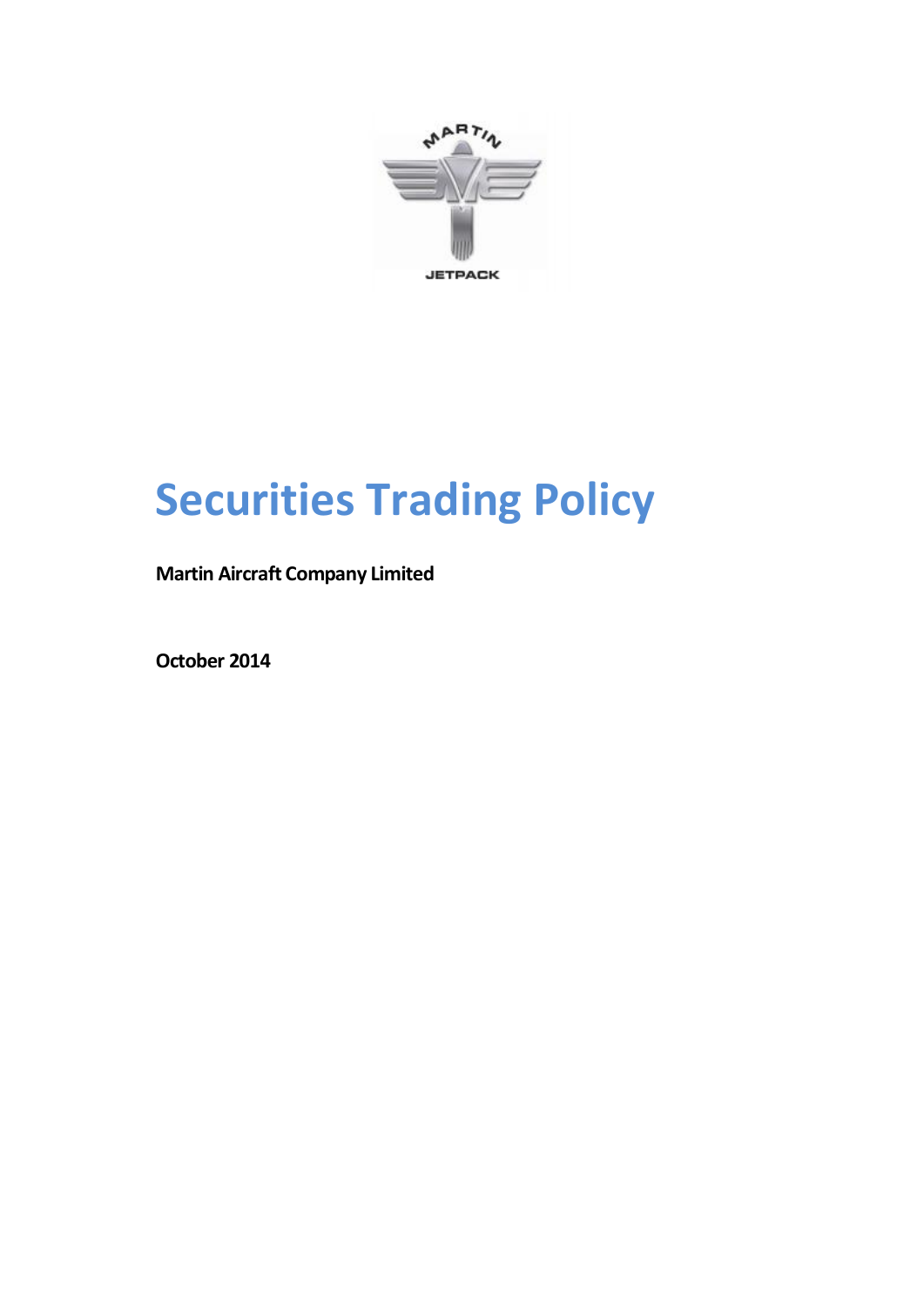## 1. CONTENTS

| 1    |                           |   |
|------|---------------------------|---|
| 2    |                           |   |
| 3    |                           |   |
| 3.1  |                           |   |
| 3.2  |                           |   |
| 4    |                           |   |
| 4.1  |                           |   |
| 4.2  |                           |   |
| 4.3  |                           |   |
| 5    |                           |   |
| 5.1  |                           |   |
| 5.2  |                           |   |
| 5.3  |                           |   |
| 6    |                           |   |
| 6.1  |                           |   |
| 7    |                           |   |
| 7.1  |                           |   |
| 7.2  |                           |   |
| 7.3  | <b>Short Term Dealing</b> | 4 |
| 7.4  |                           |   |
| 7.5  |                           |   |
| 8    |                           |   |
| 8.1  |                           |   |
| 8.2  |                           |   |
| 9    |                           |   |
| 10   |                           |   |
| 10.1 |                           |   |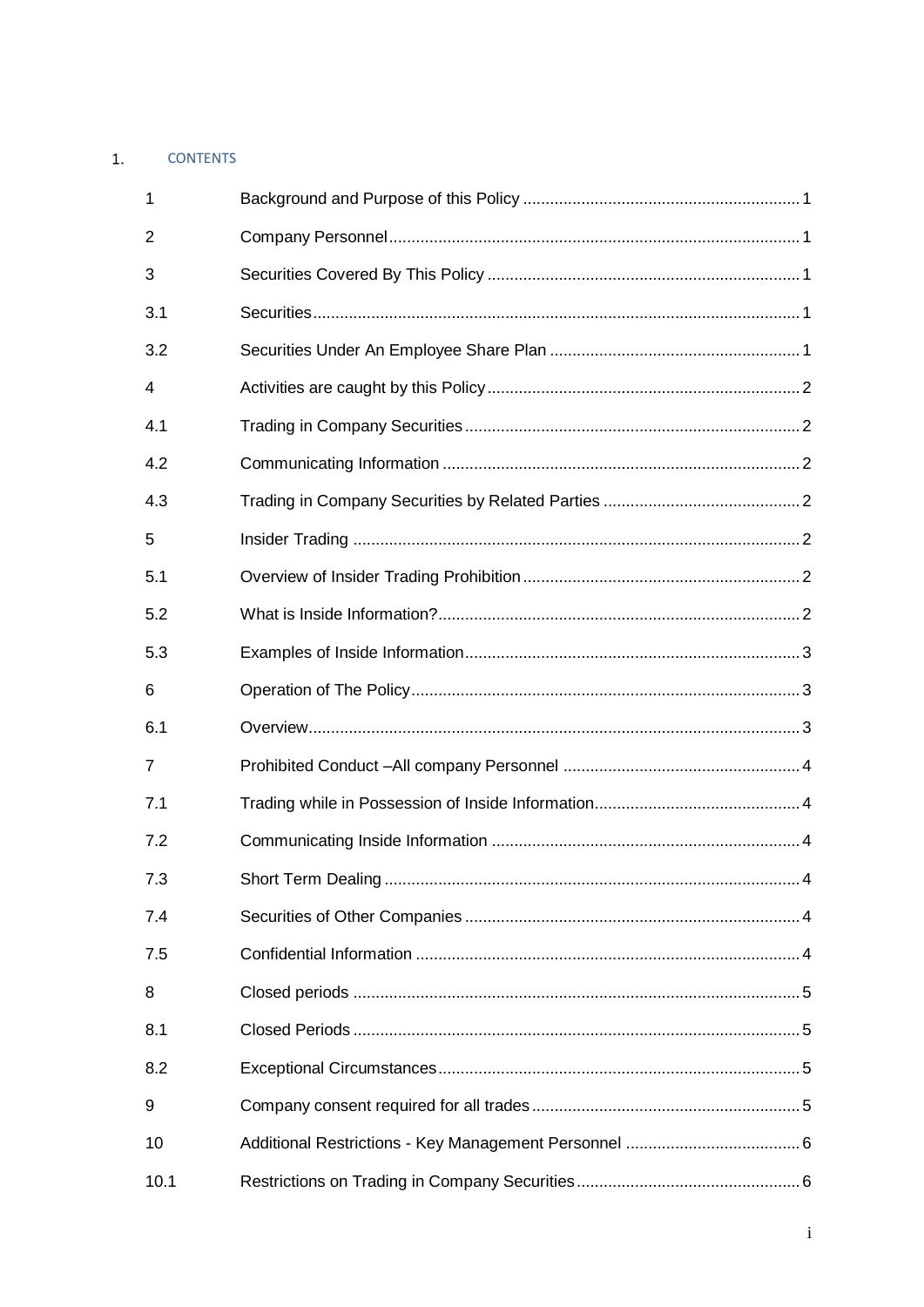| 10.2 |  |
|------|--|
| 10.3 |  |
| 11   |  |
| 11.1 |  |
| 11.2 |  |
| 12   |  |
| 13   |  |
| 14   |  |
| 15   |  |
| 15.1 |  |
| 15.2 |  |
| 16   |  |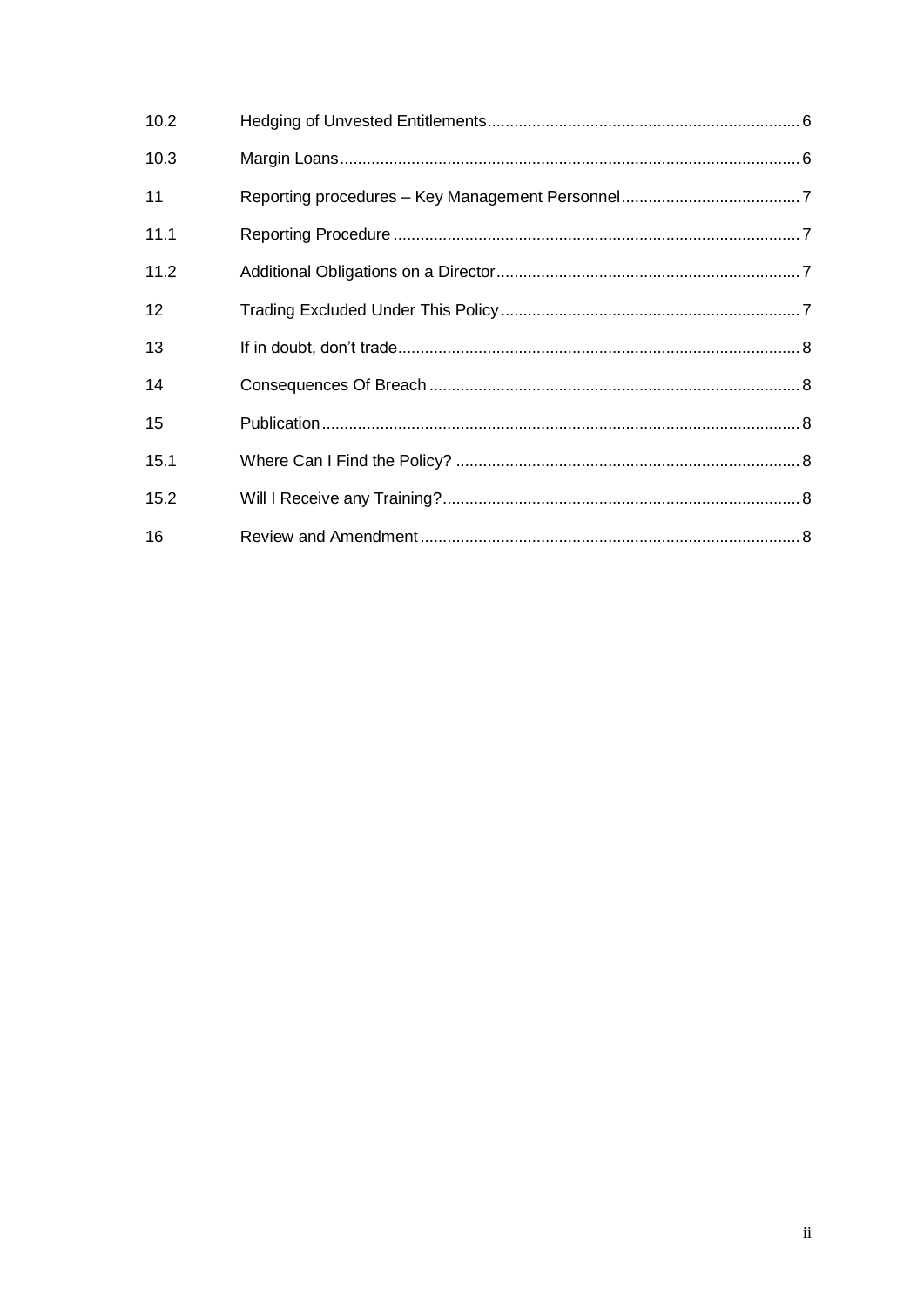## <span id="page-3-0"></span>**1 BACKGROUND AND PURPOSE OF THIS POLICY**

Martin Aircraft Company Limited (**Company**) has adopted this Securities Trading Policy (the **Policy**) for the purposes of the ASX Listing Rules. The Policy forms part of the Company's corporate governance policies.

The purpose of the Policy is to:

- (a) provide a brief and high level summary of the law of insider trading (Section 5);
- (b) set out the restrictions on trading in the Company's securities by people who work for, or are associated with, the Company (Section 7 and 8); and
- (c) assist in maintaining market confidence in the integrity of dealings in the Company's securities.

A copy of this Policy will be made available to all Company Personnel. If you do not understand any part of this Policy, or how it applies to you, you should raise the matter with the Company Secretary before trading in any Company securities.

## <span id="page-3-1"></span>**2 COMPANY PERSONNEL**

The Policy applies to and imposes constraints on:

- (a) all full time, part time and casual employees, and contractors; and
- (b) Directors (both executive, and non-executive), the Managing Director/Chief Executive Officer (CEO) and other senior executives reporting to the CEO, including the Chief Financial Officer, the Company Secretary, and other employees nominated by the CEO because their duties are considered to have access to inside information) ( **Key Management Personnel**),

of the Company and of any Company group member (if any) (together **Company Personnel**).

## <span id="page-3-2"></span>**3 SECURITIES COVERED BY THIS POLICY**

## <span id="page-3-3"></span>**3.1 Securities**

The Policy will apply to the following securities:

- (a) Company shares;
- (b) Company options and performance rights;
- (c) derivatives (such as exchange-traded options and warrants) of any of the above and other financial products issued by third parties in relation to the Company securities; and
- (d) securities of any other company or entity that may be affected by inside information (such as a joint venture partner of the Company, another party involved in a corporate transaction with the Company or a Company contractor or shareholder) and the term securities must in those cases be read accordingly,

(together **Company Securities**).

## <span id="page-3-4"></span>**3.2 Securities Under An Employee Share Plan**

Company Personnel who acquire Company Securities under an equity-based incentive plan must also comply with the rules of that relevant plan when trading in those securities.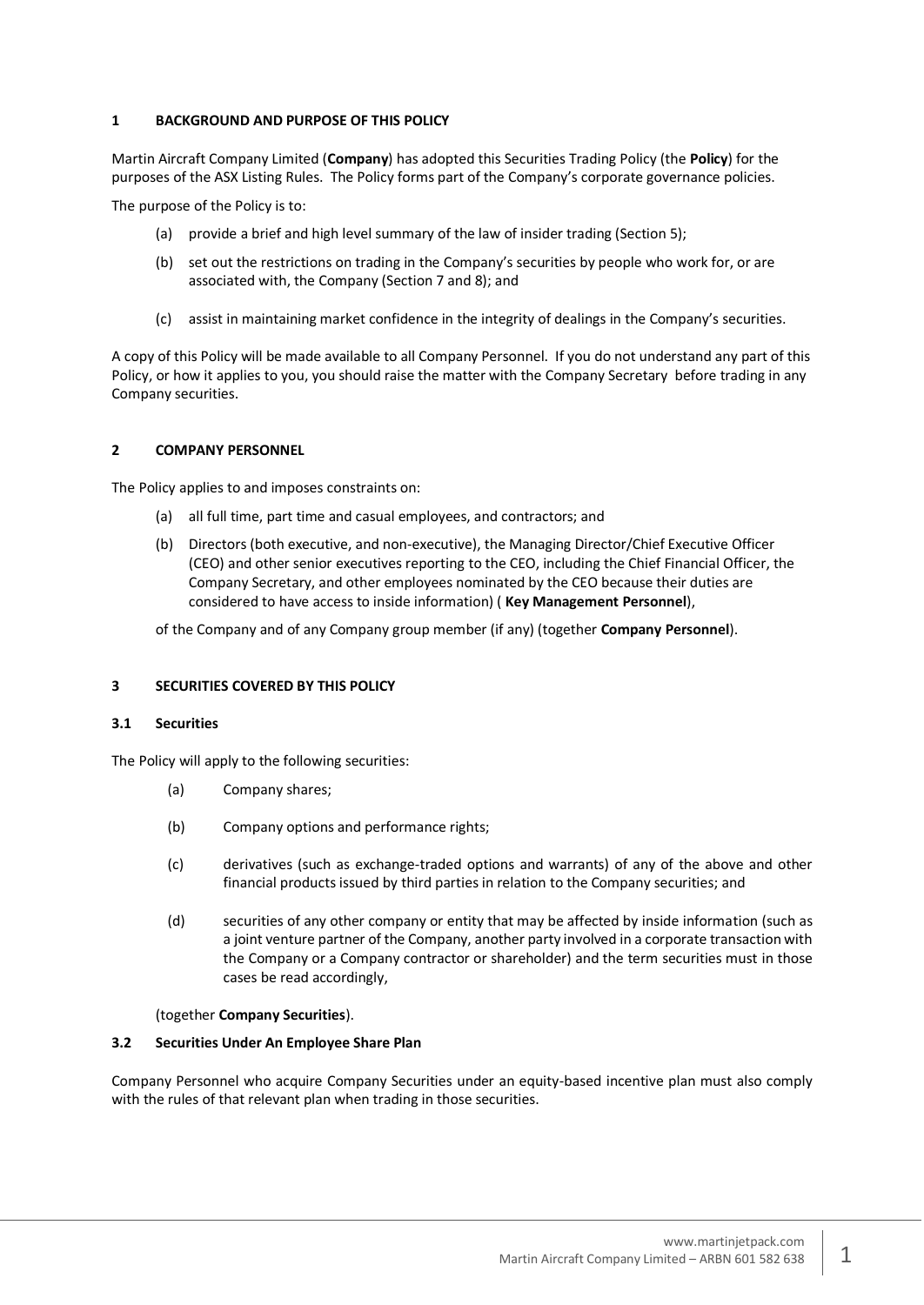## <span id="page-4-0"></span>**4 ACTIVITIES CAUGHT BY THIS POLICY**

## <span id="page-4-1"></span>**4.1 Trading in Company Securities**

For the purposes of the Policy, trading in the Company's Securities includes:

- (a) buying or selling of Company Securities through on-market or off-market transaction;
- (b) providing security over Company Securities in connection with margin lending or other security lending arrangements; and
- (c) advising, procuring or encouraging another person (such as a family member, friend, associate, colleague, broker, financial planner, investment adviser, family company or family trust) to trade in Company Securities.

## <span id="page-4-2"></span>**4.2 Communicating Information**

This policy also applies to the communication of certain information relating to the Company. Communication includes passing information (either in writing or verbally) on to another person (such as a family member, friend, associate, colleague, broker, financial planner, investment adviser, family company or family trust).

## <span id="page-4-3"></span>**4.3 Trading in Company Securities by Related Parties**

This policy also applies to Company Personnel who control the trading in Company Securities. This applies even if they are not the registered holder of Company Securities. This may be for example where the Company Securities are held in a company or trust controlled by Company Personnel or held by family members or friends who act on the instructions of Company Personnel.

## <span id="page-4-4"></span>**5 INSIDER TRADING**

## <span id="page-4-5"></span>**5.1 Overview of Insider Trading Prohibition**

In broad terms, if you possess 'inside information', it is a criminal offence for you to:

- (a) trade in securities;
- (b) advise or procure another person to trade in securities; or
- (c) communicate inside information to another person knowing (or where you should have reasonably known) that the other person would, or would be likely to use that information to deal in, or procure someone else to deal in, securities. This is commonly known as "tipping".

## <span id="page-4-6"></span>**5.2 What is Inside Information?**

Inside information is information that:

- (a) is not generally available; and
- (b) if it was generally available, a reasonable person would expect it to have a material effect on the price or value of the Company's listed securities or securities of another entity.

It does not matter how you come to have the inside information - for example, whether you learn it in the course of carrying out your responsibilities, or in passing in the corridor, or in the lift or at a social function.

The financial impact of the information is important, but strategic and other implications can be equally important in determining what amounts to inside information. The definition of "information" is broad enough to include rumors, matters of supposition, intentions of a person (including the Company) and information which is not definite enough to warrant public disclosure.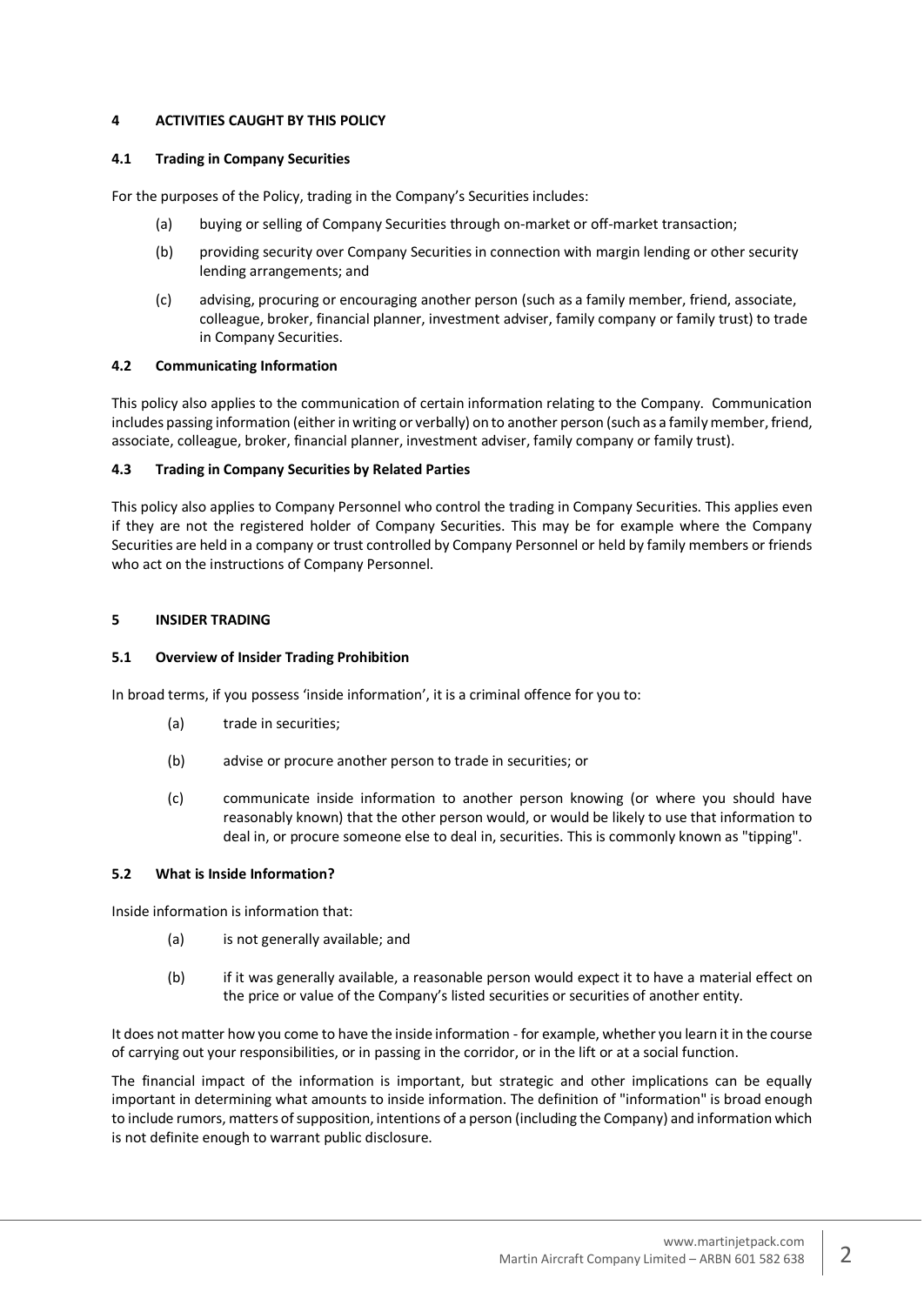## <span id="page-5-0"></span>**5.3 Examples of Inside Information**

The following list is illustrative only. Inside information about the Company could include:

- (a) information relating to significant projects, contracts or tenders;
- (b) information relating to the Company's financial results or forecast results;
- (c) a possible sale or acquisition of material assets;
- (d) a possible change in the Company's capital structure, including proposals to raise additional equity or borrowings;
- (e) a proposed change in the nature of the Company's business;
- (f) a proposed takeover or merger involving the Company;
- (g) a possible change in the Company's strategic direction;
- (h) entry into or the likely entry into, or termination or likely termination, of material contracts or other business arrangements which are not publicly known;
- (i) changes in the Company's actual or anticipated financial condition or business performance;
- (j) a change in the historical pattern of dividends;
- (k) Board or senior management changes;
- (l) a possible change in the regulatory environment affecting the Company;
- (m) a material legal claim by or against the Company; or
- (n) any other material unexpected liability.

## <span id="page-5-1"></span>**6 OPERATION OF THE POLICY**

## <span id="page-5-2"></span>**6.1 Overview**

The following table provides an overview of the obligations in this Policy:

| <b>Operation</b>                                                                                         | <b>Applies to</b>     | <b>Section Reference</b> |
|----------------------------------------------------------------------------------------------------------|-----------------------|--------------------------|
| Prohibition on trading in Company Securities<br>whilst in possession of inside information               | All Company Personnel | 7.1                      |
| Prohibition on communicating inside<br>information to a third party                                      | All Company Personnel | 7.2                      |
| Prohibition on short term dealing                                                                        | All Company Personnel | 7.3                      |
| Prohibition on trading in securities of another<br>company whilst in possession of inside<br>information | All Company Personnel | 7.4                      |
| Prohibition on passing confidential information                                                          | All Company Personnel | 7.5                      |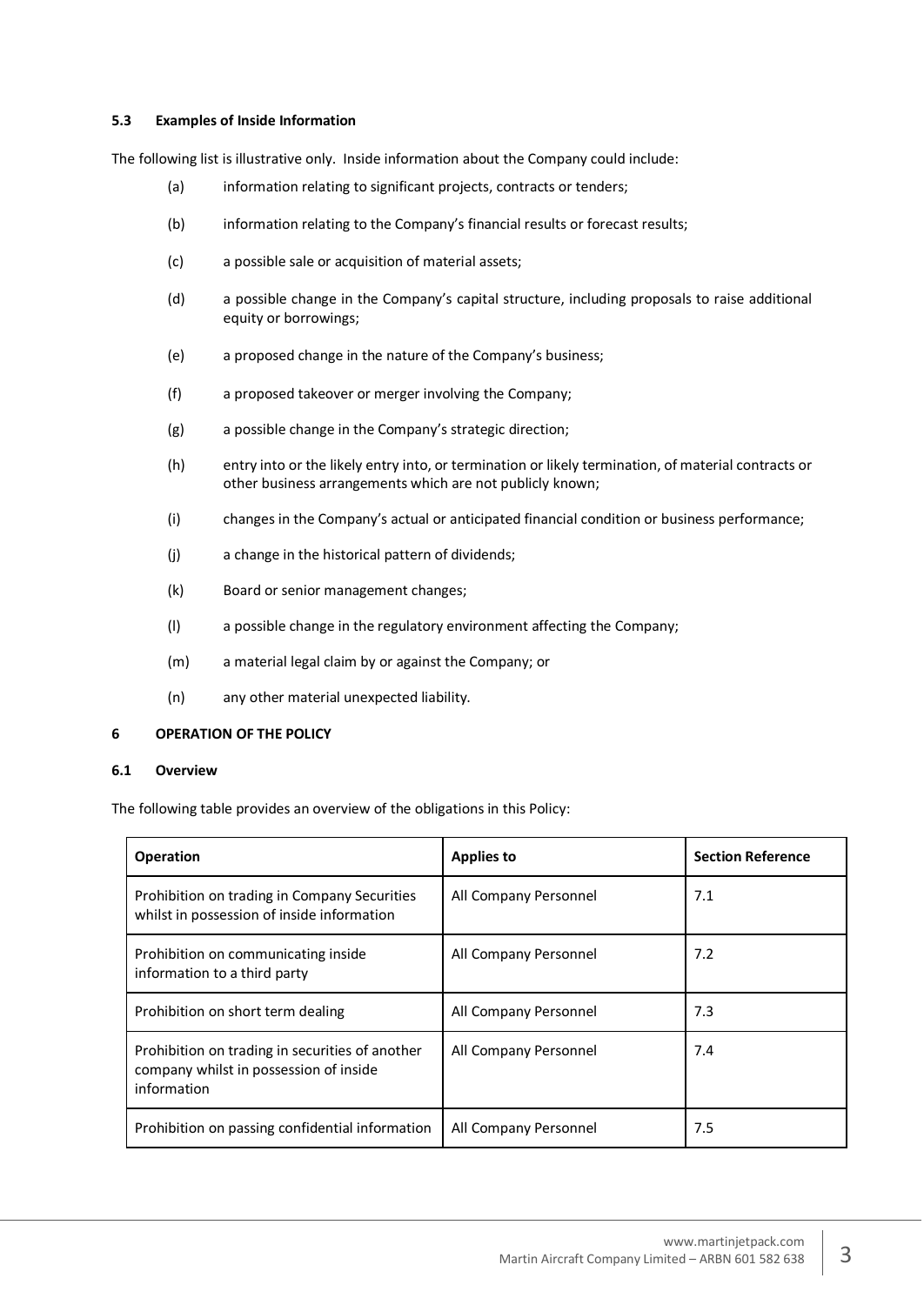| <b>Operation</b>                                                                                                  | <b>Applies to</b>        | <b>Section Reference</b> |
|-------------------------------------------------------------------------------------------------------------------|--------------------------|--------------------------|
| Prohibition on trading during a closed period<br>(save for dealings that constitute Exceptional<br>Circumstances) | All Company Personnel    | 8.1, 8.2                 |
| Prohibition on the hedging of unvested<br>entitlements                                                            | Key Management Personnel | 10.2                     |
| Procedure for obtaining approval for margin<br>lending                                                            | Key Management Personnel | 10.3                     |
| Reporting obligations for trading in Company<br><b>Securities</b>                                                 | Key Management Personnel | 11.1                     |
| Directors reporting obligations                                                                                   | <b>Directors</b>         | 11.2                     |
| Trading excluded from the Policy                                                                                  | All Company Personnel    | 12                       |

## <span id="page-6-0"></span>**7 PROHIBITED CONDUCT –ALL COMPANY PERSONNEL**

## <span id="page-6-1"></span>**7.1 Trading while in Possession of Inside Information**

All Company Personnel (or an immediate family member) are prohibited from trading in Company Securities whilst in possession of inside information, being information concerning Company that is not generally available and which if made public, would likely have a material impact on the share price of Company Securities.

## <span id="page-6-2"></span>**7.2 Communicating Inside Information**

All Company Personnel are prohibited from advising others to trade or communicate 'inside information' to another person knowing that the person may use the information to buy or sell or procure someone else to buy or sell, Company Securities or any other entity's securities.

## <span id="page-6-3"></span>**7.3 Short Term Dealing**

Company Personnel must not engage in short term or speculative dealing in Company Securities (which will be determined by the Board in its discretion). Short term or speculative dealing includes buying and selling Company Securities within a three month period, and entering into other short-term dealings (for example, forward contracts).

## <span id="page-6-4"></span>**7.4 Securities of Other Companies**

The prohibition on insider trading and communicating inside information is not restricted to information affecting Company Securities. If you possess inside information in relation to shares of another company or entity, you must not deal in those securities or communicate that information to a third party.

## <span id="page-6-5"></span>**7.5 Confidential Information**

Related to the above, Company Personnel have a duty of confidentiality to the Company. Accordingly, Company Personnel must not reveal any confidential information concerning the Company, use that information in any way which may damage or cause loss to the Company, or use that confidential information to gain an advantage.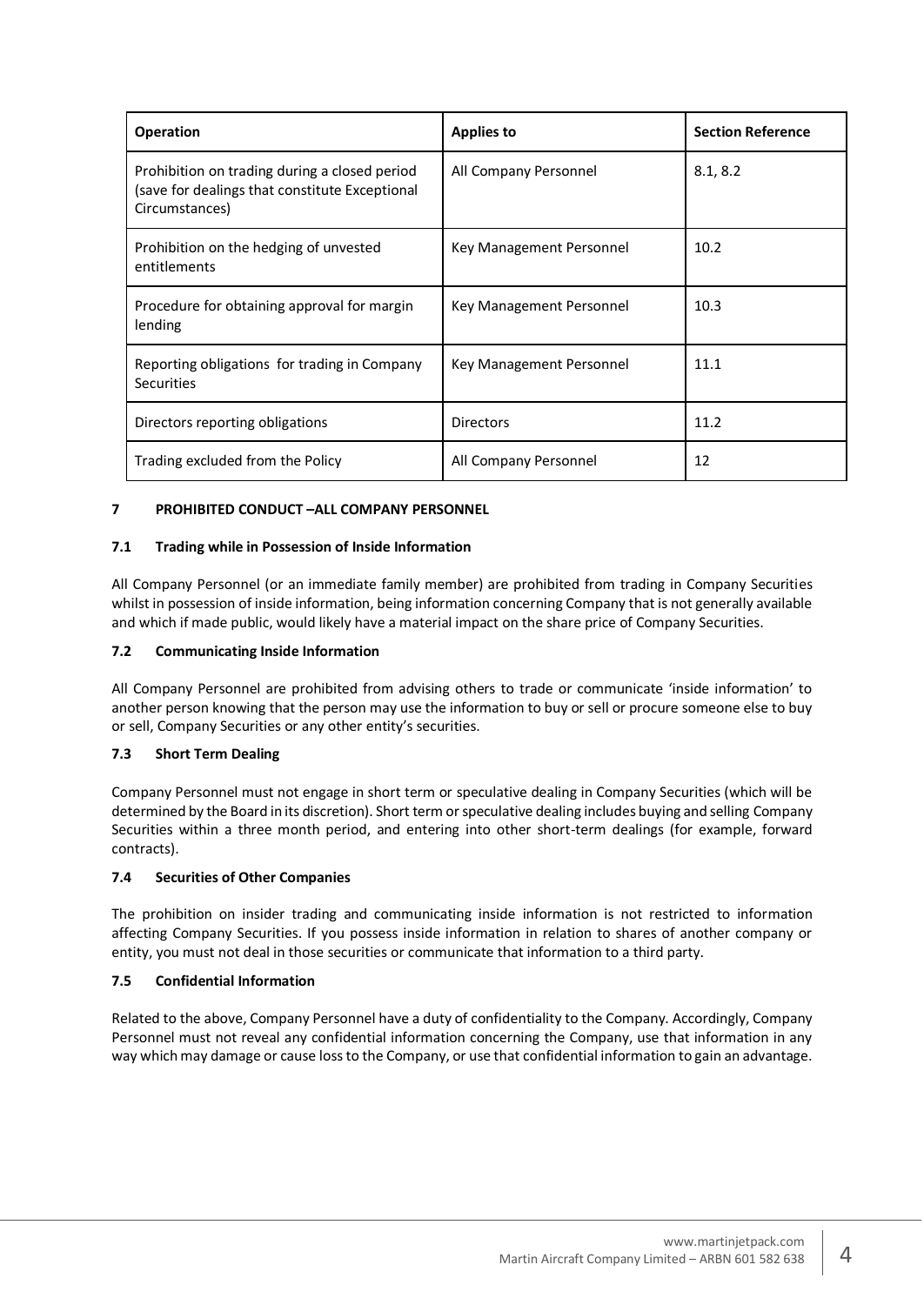## <span id="page-7-0"></span>**8 CLOSED PERIODS**

## **8.1 Closed Periods**

Company Personnel are not permitted to trade Company Securities during the following closed periods:

- <span id="page-7-1"></span>(a) between 1 January and one business day after the announcement by the Company of its half year results; between 1 July and one business day after the announcement by the Company of its annual results; and
- (b) such other periods advised by the Board or the Managing Director/Chief Executive Officer (such as prior to the announcement to ASX of a significant matter or event).

The Company Secretary will inform the Company Personnel of the beginning and end of each closed period.

The Chairperson of the Board or the Chair of the Audit and Risk Committee have discretion to reduce or extend (conditionally or unconditionally) the closed periods.

## <span id="page-7-2"></span>**8.2 Exceptional Circumstances**

Trading during closed periods (refer to 8.1 above) may only be permitted with prior approval of the Chairperson (or in the case of the Chairperson, with the approval of the chair of the Audit and Risk Committee) (the **approver**), where there are exceptional circumstances (such as severe financial hardship) and the Company Personnel is not aware of inside information (**Exceptional Circumstances Request**).

The Exceptional Circumstances Request must be made in writing (using the Request for Consent to Trade in Listed Securities form attached) to the relevant approver setting out the circumstances of the proposed dealing (including an explanation as to the severe financial hardship or circumstances that are otherwise exceptional) and the reason the clearance is sought. Severe financial hardship may generally be a pressing financial commitment that cannot be satisfied otherwise than by selling the relevant securities of the entity. The person from whom consent is required under this Policy will determine such matters in his or her sole discretion.

Where such approval is obtained, trading must occur within ten trading days (or such longer period as stated in the approval), unless otherwise advised. The Company will disclose to the market any clearance given to a Director to trade within a closed period, in accordance with notices required under the Corporations Act 2001 (Cth) and ASX Listing Rules.

Company Personnel must also give this Exceptional Circumstances Request if they are aware that their spouse, partner, child or other immediate family member, or trust or other entity controlled by the Company Personnel, intends to trade in Company Securities, during a closed period.

## <span id="page-7-3"></span>**9 COMPANY CONSENT REQUIRED FOR ALL TRADES**

Before trading in Company Securities at any time outside of a closed period (discussed in section 8 above), you must, in writing:

- (a) notify the Company Secretary of your intention to trade Company Securities and seek consent to do so (using the Request for Consent to Trade in Listed Securities form attached);
- (a) confirm that you do not hold any inside information; and
- (b) confirm that there is no known reason to prohibit trading in any Company Securities.

In the case of proposed trading by a Director or the Managing Director/Chief Executive Officer, the Request for Consent form must be signed by the Chairperson or, in his or her absence, or in the case of proposed trading by the Chairperson, by the chair of the Audit and Risk Committee.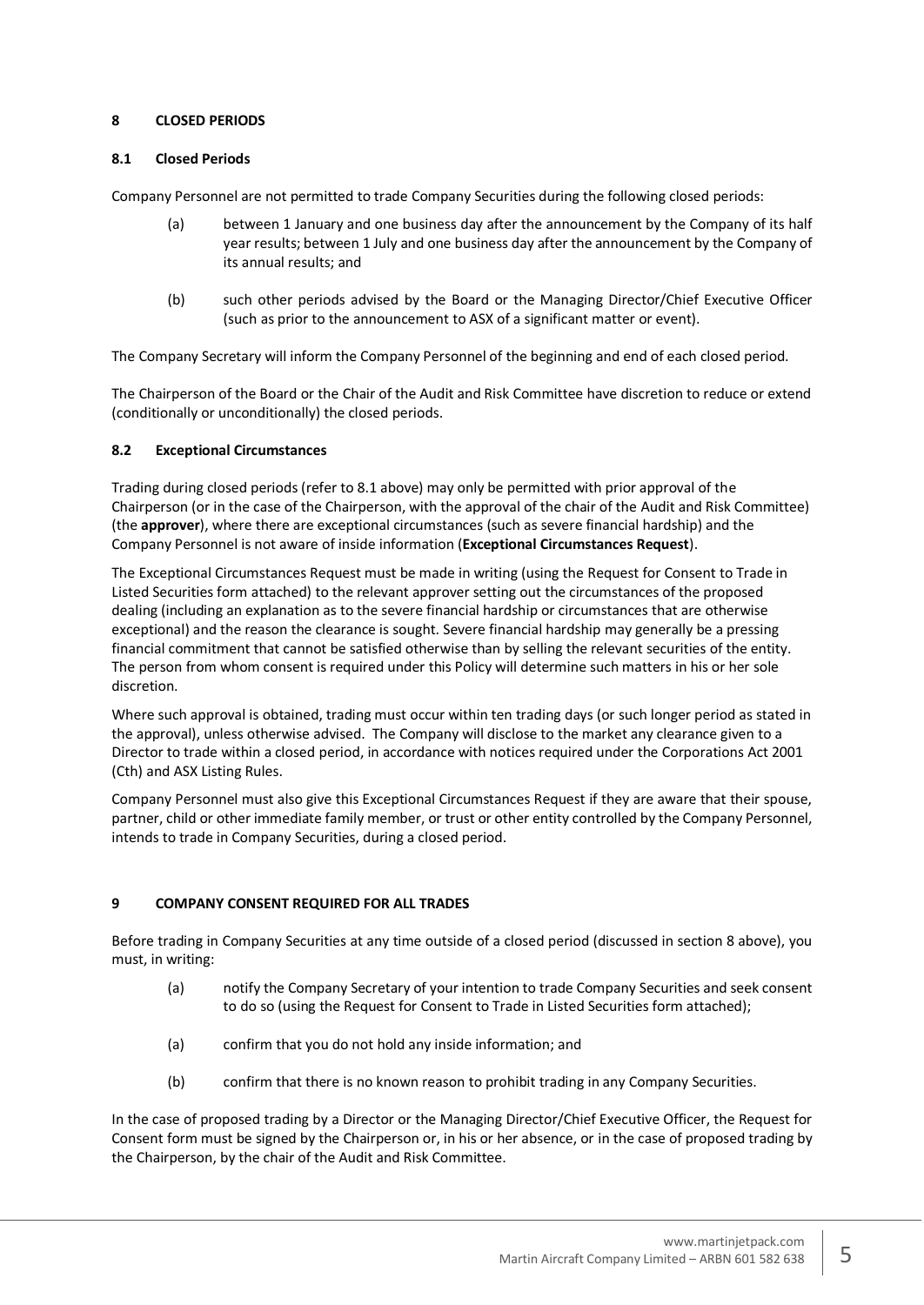A consent is only valid for a period of ten trading days after notification. A consent is automatically deemed to be withdrawn if the person becomes aware of inside information prior to trading.

There are no "safe" periods for trading in Company Securities. You may never trade in Company Securities if you have inside information – even if you are not in a closed period.

## <span id="page-8-0"></span>**10 ADDITIONAL RESTRICTIONS - KEY MANAGEMENT PERSONNEL**

## <span id="page-8-1"></span>**10.1 Restrictions on Trading in Company Securities**

In addition to the general trading restriction set out above in Sections 7 and 8, additional restrictions on trading in Company Securities apply to Key Management Personnel.

*Key Management Personnel is defined in section 2(b).* 

## <span id="page-8-2"></span>**10.2 Hedging of Unvested Entitlements**

Key Management Personnel, or a closely related party of Key Management Personnel, who participate in Company equity-based incentive plans (for example, a share or option or performance rights plan), must not enter into any transaction which would have the effect of hedging or otherwise transferring to any other person the risk of any fluctuation in the value of any unvested entitlement in Company Securities, or where vested but still subject to a holding lock.

An unvested entitlement is a Company Security, which is still subject to time and/or performance hurdles.

## <span id="page-8-3"></span>**10.3 Margin Loans**

Key Management Personnel are not permitted to enter into (directly or indirectly) a margin loan or other financing arrangement where there is a risk that Company Securities will be traded pursuant to the terms of the margin loan or financing arrangement (together a **Margin Loan**), unless they have obtained the prior written consent of the Chairperson to enter into the Margin Loan and disclosed to the Chairperson the following information regarding the Margin Loan (**Loan Information**):

- (a) key terms:
- (b) number of Company Securities involved;
- (c) the trigger points;
- (d) the right of the lender to sell the shares unilaterally; and
- (e) any other material details.

If you are the Chairperson of the Company and you intend to enter into a Margin Loan, you must obtain the prior written consent of the chair of the Audit and Risk Committee and one of the other Directors to enter into the Margin Loan and disclose to that individual the Loan Information.

The Company may, at its discretion, make any clearance conditional upon such terms and conditions as the Company sees fit (for example, with regard to the circumstances in which the Company's Securities may be sold to satisfy a margin call to prevent the Company Securities being sold within a closed period).

The Board will also determine whether the approved margin lending arrangements require disclosure to the ASX. The Key Management Personnel will be required to irrevocably consent to such disclosure (if made in the Board's discretion) as a condition to approval.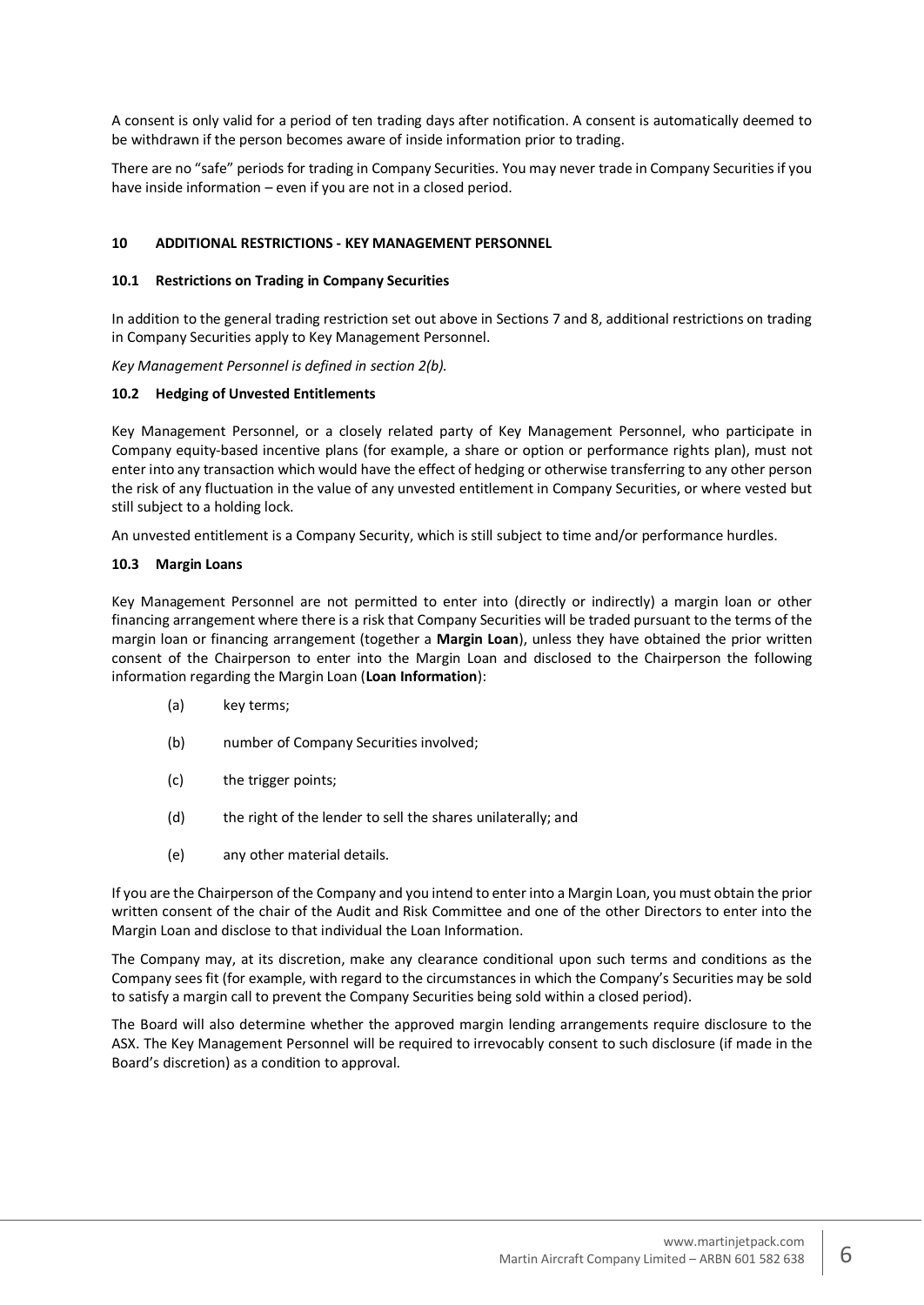## <span id="page-9-0"></span>**11 REPORTING PROCEDURES – KEY MANAGEMENT PERSONNEL**

## <span id="page-9-1"></span>**11.1 Reporting Procedure**

Following trading in Company Securities, Key Management Personnel must confirm the trade in writing to the Company Secretary. This confirmation is required within two business days after the trade and must include:

- (f) your name;
- (g) details of your interest (direct or indirect) in the Company Securities the subject of the dealing;
- (h) the date of the dealing;
- (i) the number of Company Securities subscribed for, bought or sold;
- (j) the number of Company Securities held by you (directly or indirectly) before and after the dealing; and
- (k) details of any margin lending or other security arrangements affecting the Company Securities.

## <span id="page-9-2"></span>**11.2 Additional Obligations on a Director**

Directors of the Company must also comply with:

- (a) all requirements (if any) in the Company Constitution or Board Charter to hold a minimum number of Company Securities; and
- (b) all requirements in the Corporations Act 2001 (Cth) and ASX Listing Rules in relation to notification of trading in Company Securities to enable the Company to file relevant notices with the ASX within five business days.

All persons must also comply with any disclosure obligations that they have at law, including under the Securities Markets (Disclosure of Relevant Interests by Directors and Officers) Regulations 2003 (if applicable).

## <span id="page-9-3"></span>**12 TRADING EXCLUDED UNDER THIS POLICY**

The following trading in Company Securities is exempt from this Policy:

- (a) acquisitions and disposals of Company Securities by gift or inheritance;
- (b) the exercise of an option or a right (but not the sale following exercise) under an employee equity incentive plan;
- (c) acceptance of a takeover offer;
- (d) an offer or invitation made pursuant to a rights issue, a share purchase plan, a dividend or distribution reinvestment plan and an equal access buy-back;
- (e) trading under a pre-approved non-discretionary trading plan where the trading plan does not permit the Company Personnel to exercise any influence or discretion over how, when, or whether to trade and the trading protocols does not allow for the cancellation of a trading plan during a closed period other than in exceptional circumstances;
- (f) disposal of Company Securities that is the result of a secured lender exercising their rights, for example, under a margin lending arrangement (refer to section 10.3 above); and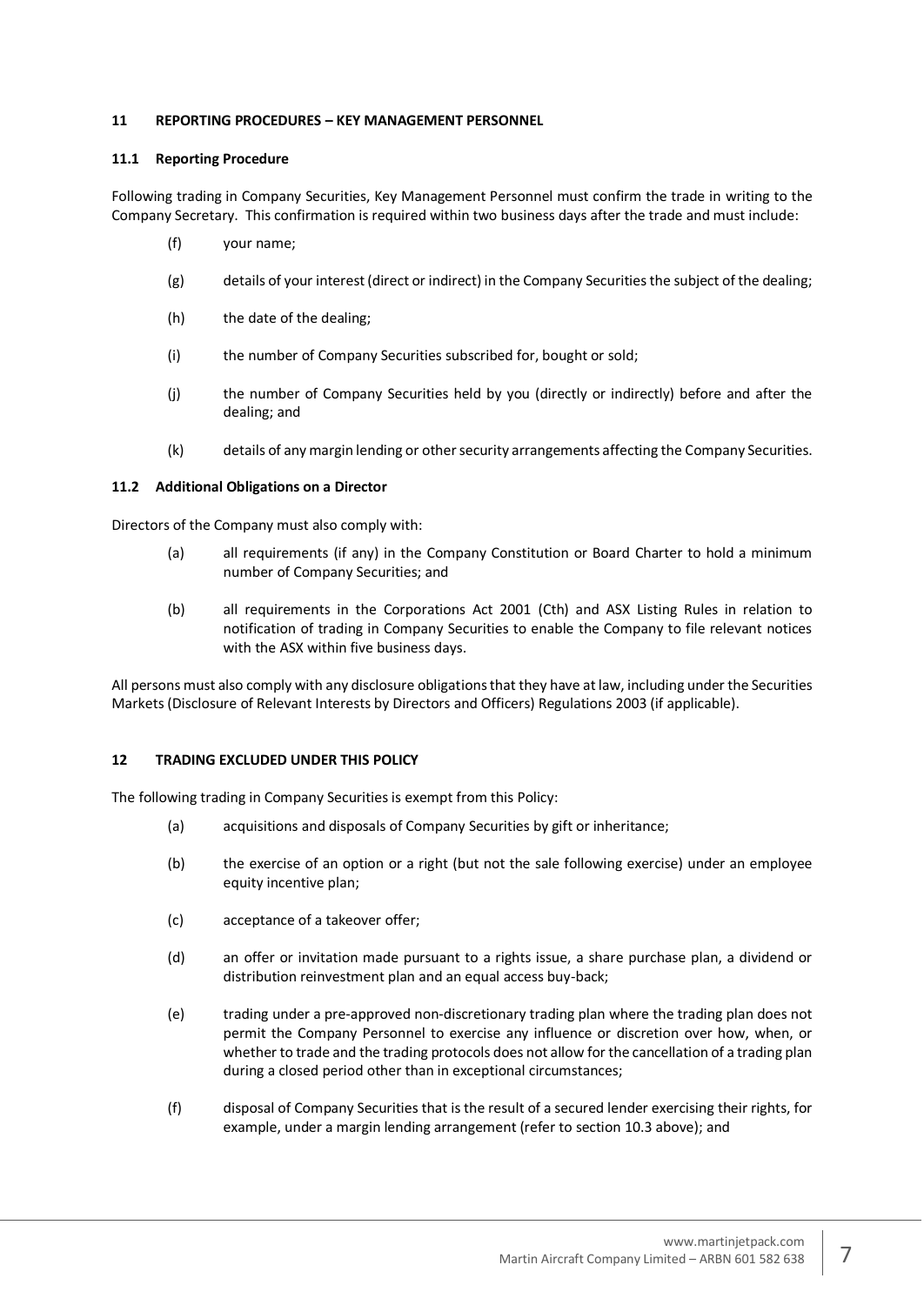(g) dealings that result in no effective change to the beneficial interest in the Company's Securities (for example, transfers of Company Securities already held into a superannuation fund or withdrawal of Company shares from an Employee Share Trust).

## <span id="page-10-0"></span>**13 IF IN DOUBT, DON'T TRADE**

The rules contained in this Policy do not replace your legal obligations. The boundary between what is (and what is not) in breach of the law is not always clear. Sometimes behavior that you consider to be ethical actually may be insider trading. If in doubt, don't trade!

## <span id="page-10-1"></span>**14 CONSEQUENCES OF BREACH**

Strict compliance with the Policy is mandatory for all Company Personnel. Breaches of this Policy will be subject to disciplinary action, which may include termination of employment.

In addition, breach of the insider trading prohibition can subject you to criminal liability including large fines and/or imprisonment, and civil liability, which may include being sued by another party or the Company, for any loss suffered as a result of illegal trading. In these circumstances you are likely to fall outside any company insurance or indemnity entitlements.

The insider trading prohibitions apply regardless of how you learn of the information, and regardless of why you are trading. Even if you change jobs within the Company, or leave the organisation completely, the prohibitions will still apply to you as a matter of general law if you remain in possession of inside information.

## <span id="page-10-2"></span>**15 PUBLICATION**

## <span id="page-10-3"></span>**15.1 Where Can I Find the Policy?**

A copy of the Policy will be made available on request and on the Company website for all Company Personnel.

A copy of the Policy will be made available to all new Company Personnel as part of the Company's induction procedures.

## <span id="page-10-4"></span>**15.2 Will I Receive any Training?**

If you do not understand this procedure or wish to receive training on compliance, please contact the Company Secretary.

## <span id="page-10-5"></span>**16 REVIEW AND AMENDMENT**

The Policy will be reviewed regularly to ensure that it continues to comply with all applicable laws and good corporate governance practices. The Company will release to the ASX any material amendments to this Policy.

This Policy cannot be amended without approval of the Board.